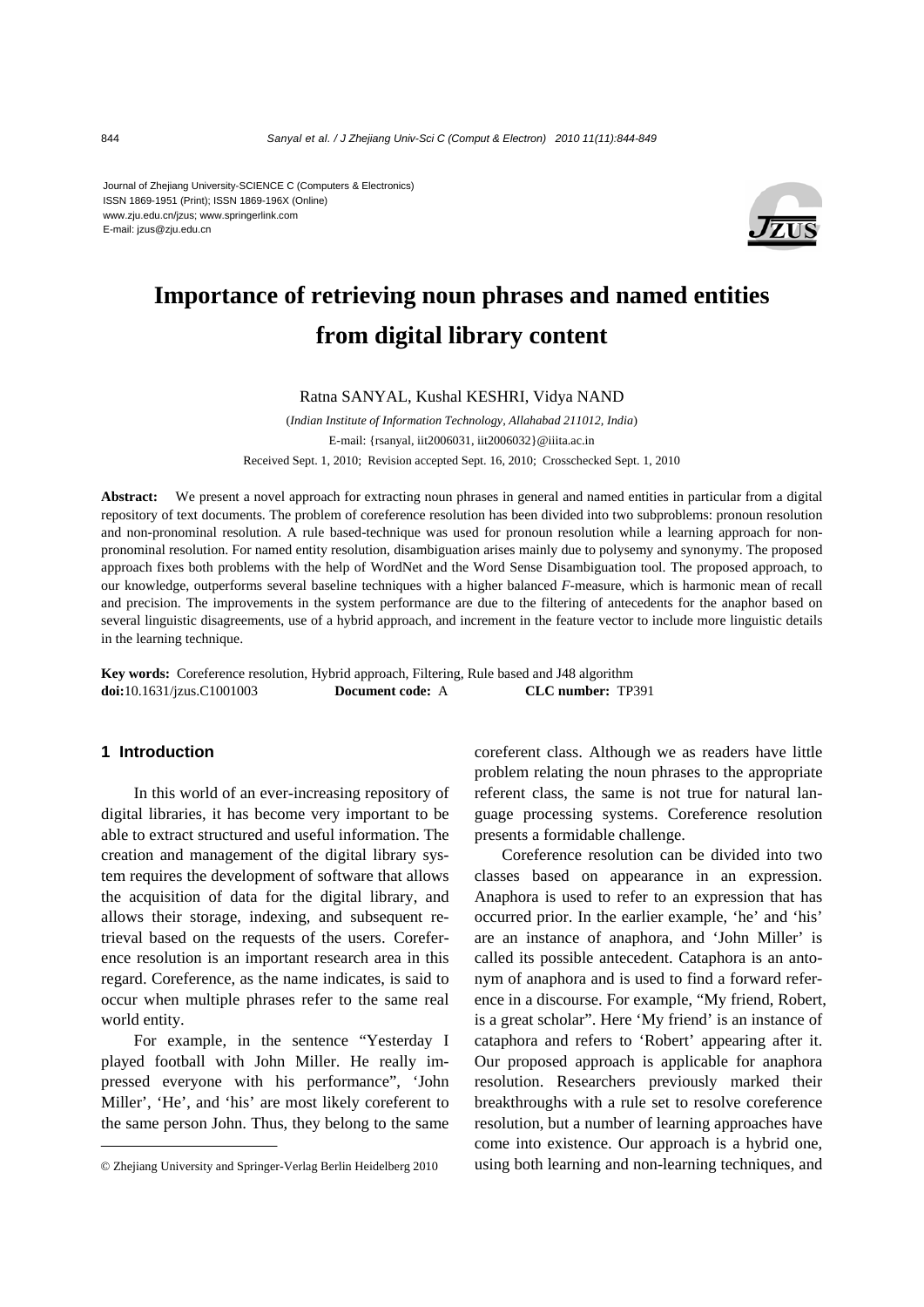reworking baseline methods (Lappin and Leass, 1994; Soon *et al*., 2001; Ng and Cardie, 2002).

#### **1.1 Non-learning approaches**

An initial breakthrough in the field of coreference resolution using non-learning techniques was achieved by Hobbs (1978). The author proposed two approaches for pronoun resolution, the first being the naive algorithm, which resolves pronouns like he, she, they, etc. In this work, a syntactic parse tree for each sentence was built. With the help of the breadth-first approach, the possible antecedents were analyzed based on number and gender agreement. The second approach was directed at pronoun resolution in a system analyzing semantics of English text. Lappin and Leass (1994) took the work of Hobbs (1978) to the next level by associating the salience factor with each possible antecedent for the resolution of personal pronouns. The entire set of possible antecedents was collected, and assigned a weight according to the sub-process. After removing antecedents having different linguistic features compared to the pronoun, the best antecedent was selected based on the highest salience weight. A modified version of the Lappin & Leass algorithm was then proposed in Kennedy and Boguraev (1996). The Centering Theory (Grosz *et al*., 1995) for discourse made an interesting observation that certain anaphors are more likely to be resolvable by having knowledge about the discourse structure of text. Later, many more ideas were suggested by researchers (Mitkov, 2002; Poesio *et al*., 2002).

#### **1.2 Learning approaches**

One of the pioneering works (Dagan and Itai, 1990) was aimed towards removing the need to manually acquire semantic information. It is possible to collect details on co-occurrence patterns for large corpora automatically by using this approach. Another research work (Fisher and Ellen, 1992) came up with an idea of resolving relative pronouns based on a statistical approach using a corpus. The technique for resolving relative pronouns (Cardie, 1992) was based on the clustering technique. In this work, the system was trained with training data. The system behaved on the basis of the most similar data found in the training samples for any unseen data in the test cases.

A machine learning tool was developed by McCarthy and Lehnert (1995) and named RE-SOLVE for coreference resolution using a decision tree. RESOLVE produces better results than hand crafted rules on a collection of English newspapers. The decision tree for machine learning was also used in Aone and Bennett (1995). In this case, the authors used 66 features in contrast to only 8 semantic features in RESOLVE. This was targeted for Japanese text.

The first learning based system to have recall and precision comparable to non-learning approaches was described in Soon *et al*. (2001). Recall is defined as the measure of completeness and precision the measure of exactness. In our work, we will use the same accuracy measures as used by Soon *et al*. (2001) and other earlier researchers. This approach was also used for more feature vectors and for modifying the training approach as per Ng and Cardie (2002).

The best scoring system of the MUC-6 data corpus (Kameyama, 1997) is available, following the approach of pre-extraction coreference resolution. It was loosely based on the Lappin & Leass algorithm, in which the antecedent was collected, filtered, and then ordered by the salience value.

Our approach tries to rework baseline approaches (Lappin and Leass, 1994; Soon *et al*., 2001; Ng and Cardie, 2002). Our proposed approach is a combination of learning and non-learning techniques on the above mentioned methods, by extracting its best features and reworking them. We have also paid special attention to the named entities.

## **2 The proposed coreference system**

Our proposed technique is a hybrid approach for resolving coreference resolution by dividing it into two subproblems: pronoun resolution and nonpronominal resolution. The first subproblem uses the algorithm proposed by Lappin and Leass (1994) for pronoun resolution. The second subproblem first uses the filtering of antecedents for anaphora. All the candidate antecedents of an anaphor are collected and then filtered based on number, gender, etc. disagreement with the anaphor. This reduces the probability of a false referent. Fig. 1 depicts the basic outline of our approach.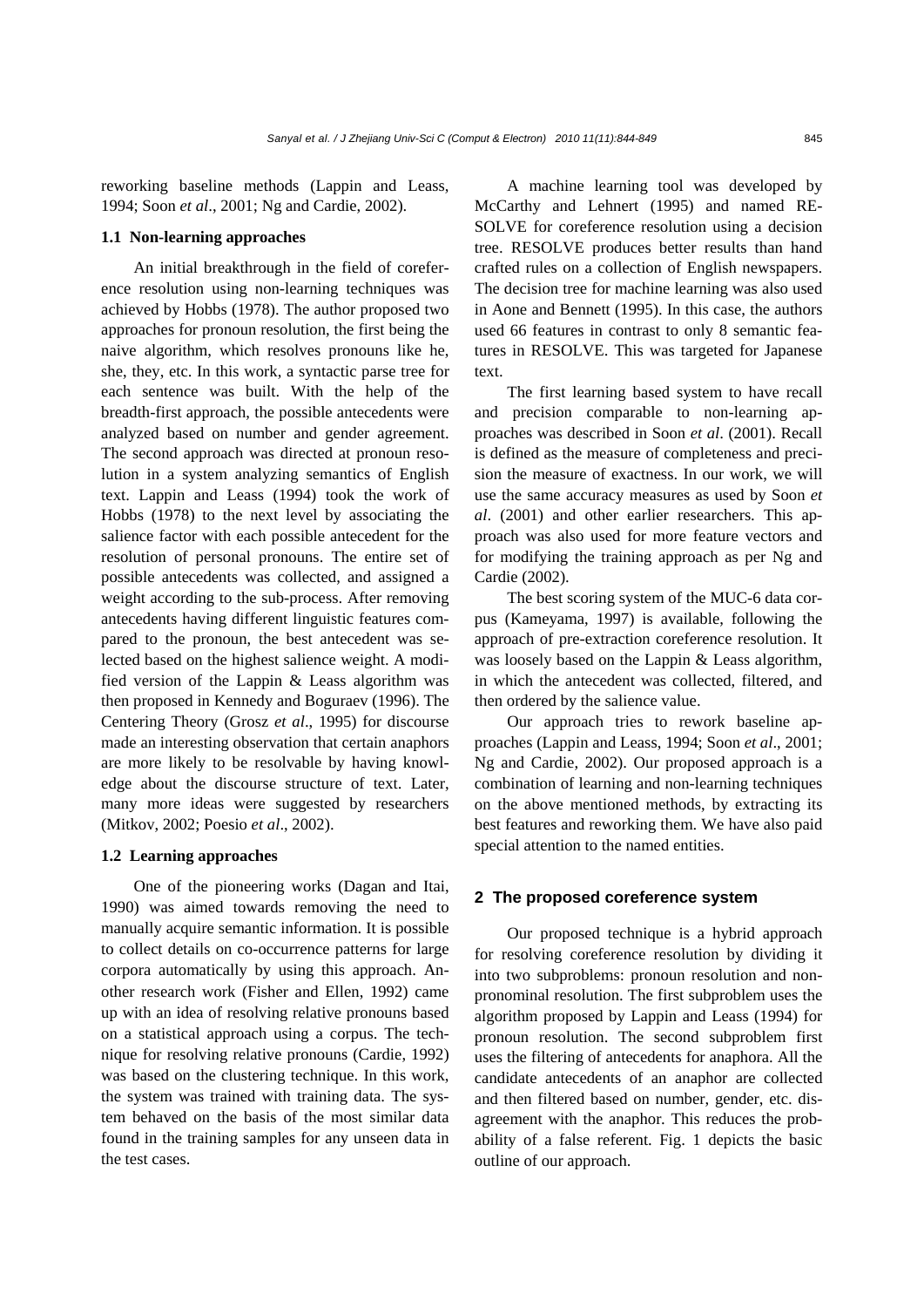

**Fig. 1 Basic outline of our approach**

The idea behind the proposed approach is inspired from studying baseline techniques (Soon *et al*., 2001; Ng and Cardie, 2002), in order to modify it for better accuracy. The drawbacks associated with these baseline approaches are that it uses a machine based approach for both pronoun and non-pronominal resolution. If we go into the details of the Discourse Theory (Mitkov, 2002), it is revealed that the local focus plays a very important role for the resolution of pronouns. Thus, the approaches followed by these baseline techniques (Soon *et al*., 2001; Ng and Cardie, 2002) are more prone to error in pronoun resolution. Hence, for pronoun resolution we are using a nonlearning technique. Second, for the improvement of non-pronominal resolution, a few linguistic attributes have been added to improve the decision concerning whether an anaphor refers to an antecedent or not. Within non-pronominal resolution special attention has been given to named entity resolution. The approaches for both categories are described below.

#### **2.1 Resolving pronouns**

As in accordance with the factors associated with pronoun resolution, a local focus of the discourse should be taken into consideration. It can be verified from a manually annotated corpus that, in most cases, the antecedent of the anaphor lies within the first few lines before the anaphor (usually before 1st, 2nd, and 3rd lines). Thus, a non-learning technique has been used for pronoun resolution.

We follow the approach proposed in Lappin and Leass (1994). It can handle both inter- and intrasentential pronoun resolution. Third-person pronoun, reflexive pronoun, and reciprocal pronoun are resolved with a very good accuracy with this approach. Pleonastic pronoun is also handled efficiently using this method. The input for the tool is English text documents. At first, all the markables are extracted. These markables can be pronoun-phrase, and nonpronominal phrase including a named entity. Extraction of markables is done by the preprocessing of English text with a part-of-speech (POS) tagger.

After the preprocessing for a markable  $M<sub>x</sub>$  (called 'anaphor'), we look for the markable  $M_{v}$  appearing before the anaphor in the text (called 'antecedent'), for choosing the best referring antecedent. For intrasentential pronoun resolution a syntactic filter is used.

The anaphor binding algorithm is used for determining the possible antecedents for the resolution of reflexive and reciprocal pronouns. Now the possible antecedents are assigned a salience weight based on several salience factors such as sentence recency, subject emphasis, and head noun emphasis. Among all the possible antecedents for an anaphor, the one having the maximum salience weight is chosen as the coreferent antecedent. The entire approach is based on the fact that a pronoun always corefers to the antecedent, except for pleonastic pronouns, which have been dealt with differently with the help of syntactic and partially lexical techniques. Specification of modal adjectives such as necessary, possible, etc. and cognitive verbs such as recommend, believe, etc. help the tool to recognize pleonastic pronouns.

#### **2.2 Resolving other noun phrases**

The learning technique has been followed for resolving other noun phrases including named entities. For this subproblem we use a similar approach to what we have used for pronoun resolution, by extracting all the markables obtained from preprocessing of text. For an anaphor markable  $M<sub>x</sub>$ , we collect all the antecedents markables  $M<sub>v</sub>$  appearing before it in the text document, and filter it on the basis of number, person, and gender disagreement to reduce the false referent. Table 1 depicts the filtering process with decision true, if they are not coreferent, otherwise false, which adds  $M<sub>v</sub>$  to the possible sets of antecedent which can corefer to anaphor.

|  | <b>Table 1 Filtering process</b> |  |
|--|----------------------------------|--|
|--|----------------------------------|--|

| rabit I Flitting process |                                                |  |
|--------------------------|------------------------------------------------|--|
| Attribute                | Decision (true or false)                       |  |
| Number dis-              | True if $M_x$ and $M_y$ do not agree in number |  |
| agreement                | [e.g., Dog and Dogs do not agree in            |  |
|                          | number]                                        |  |
| Gender dis-              | True if $M_x$ and $M_y$ do not agree in gender |  |
| agreement                | [e.g., Mr. Robert & Mrs. Robert do not         |  |
|                          | agree in gender                                |  |
| Semantic class           | True if $M_x$ and $M_y$ do not share the same  |  |
| disagreement             | semantic class [e.g., New York (place)         |  |
|                          | and New York Times (organization) do           |  |
|                          | not agree in semantic manner]                  |  |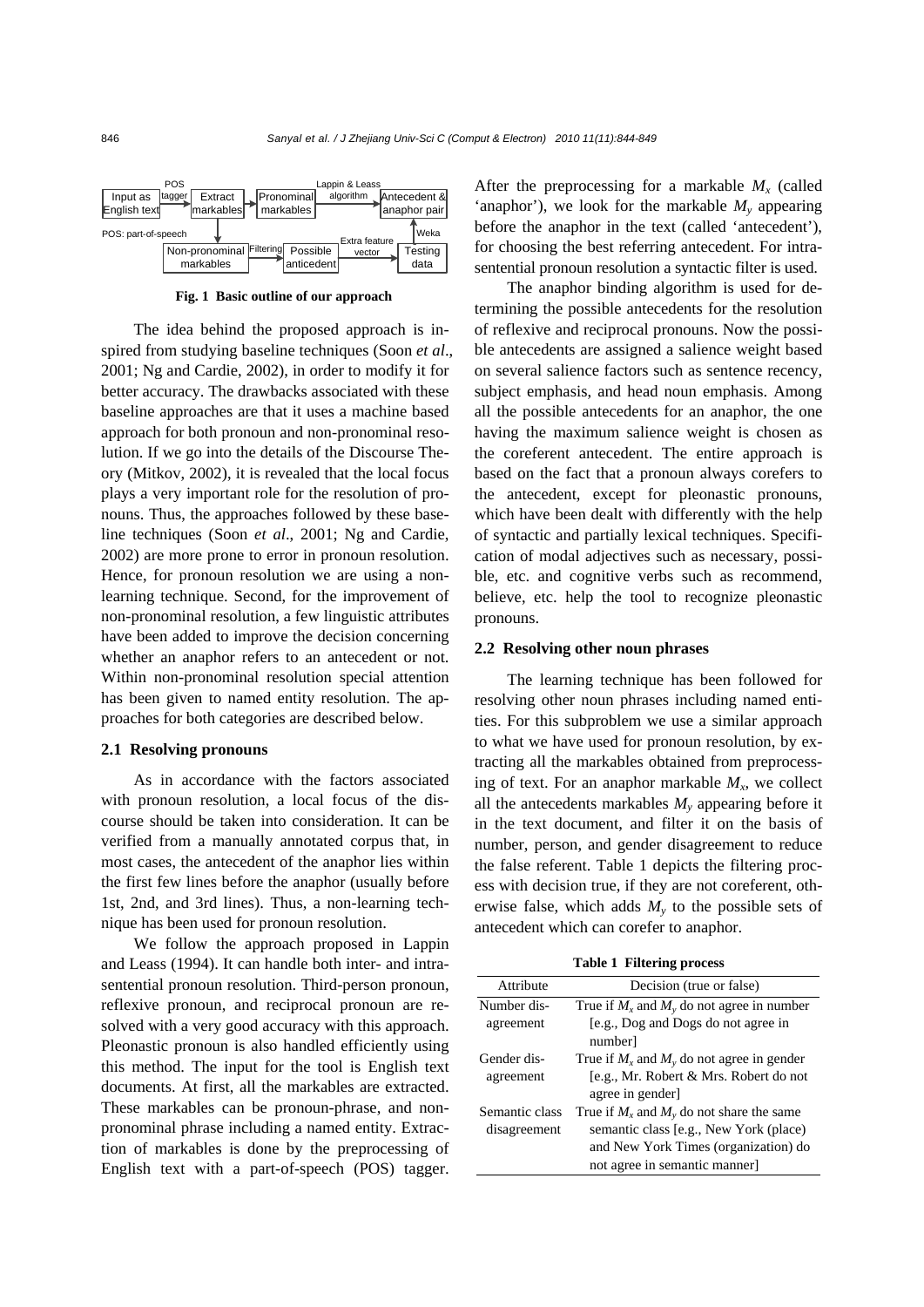After taking out the possible set of antecedents for an anaphor through filtering, the machine learning tool Weka (Reutemann *et al*., 2004) was used to resolve other noun phrases. The algorithm used for this purpose is the greedy J48 algorithm, which is based on the C4.5 decision tree learner, which learns from training data. Training data (http://afner. sourceforge.net/) is prepared from several online annotated corpora using the method specified below.

#### 2.2.1 Preparing training data for learning

From the annotated corpora, we extract attributes between possible antecedent and anaphor with the help of tools and techniques specified in the third section. Table 2 depicts all the possible attributes which are required for preparing the training set.

For generating training examples, the modified Soon's approach (Soon *et al*., 2001) has been used. Suppose c1-c2-c3-c4 is a coreference chain in annotated corpus. Then for creating positive samples we look for non-pronominal antecedents as we have solved the pronoun resolution separately. For example, if c1, c3, c4 are other noun phrases and c2 is pronoun, then the positive sample consists of c1-c3, c3-c4, and c1-c4. For generating negative training examples in between c3 and c4, there are two other non-pronominal phrases such as a, b, and then the negative training samples with c4 anaphor will be a-c4, b-c4. In this way, training data is prepared and the machine tool is trained. After training the tool, the learning model is saved for further use. For testing data we use the saved model for making the decision of whether two markables corefer or not. The decision is made by the decision tree in a top-down fashion.

Testing samples are similarly created as training samples by extracting different attributes. Testing samples are now filtered so that we send a smaller number of data samples to the machine for making the decision. An antecedent-anaphor pair is not coreferent if they can be filtered based on number disagreement, gender disagreement, and semantic class disagreement as specified in Table 1.

Semantic class agreement is an important attribute for name entity resolution. In the proposed approach, we have taken entities like place, location, organization, date, time, and monetary values into consideration. For resolution of named entity, polysemy and synonymy also play an important role. A word can have different meanings in different

| Table 2 All possible attributes for the training set |  |
|------------------------------------------------------|--|
|------------------------------------------------------|--|

| rable 2 An possible attributes for the training set |                                                                                                                                                                                                       |  |
|-----------------------------------------------------|-------------------------------------------------------------------------------------------------------------------------------------------------------------------------------------------------------|--|
| Attribute                                           | Value                                                                                                                                                                                                 |  |
| String match                                        | If the markables $M_x$ and $M_y$ match, the value<br>is True; else False                                                                                                                              |  |
| Same head                                           | If $M_x$ and $M_y$ have a similar head, the value                                                                                                                                                     |  |
|                                                     | is True; else False. The head of the noun<br>phrase is the word that determines the se-<br>mantics of the phrase and its syntactic type                                                               |  |
| Definite                                            | True if $M_x$ noun phrase is preceded with the<br>article 'the'; else False                                                                                                                           |  |
|                                                     | Demonstrative True if $M_x$ noun phrase is preceded with<br>'this', 'that', 'these', and 'those'; else False                                                                                          |  |
| Number                                              | Its values are True, False, or Unknown. If                                                                                                                                                            |  |
| agreement                                           | $M_x$ and $M_y$ agree in number, then the value<br>is True; if not, the value is False. In few<br>cases we cannot decide whether they agree<br>or not, the value is unknown                           |  |
| Both proper                                         | True if $M_x$ and $M_y$ both fall into the proper                                                                                                                                                     |  |
| noun                                                | noun category; else False                                                                                                                                                                             |  |
| Part of                                             | True if either one of them $(M_x \text{ or } M_y)$ is part<br>of the other; else False                                                                                                                |  |
| Semantic class<br>agreement                         | Its values are True, False, or Unknown. True<br>if $M_x$ and $M_y$ share the same semantic<br>class; False, if they share different seman-<br>tic classes. In ambiguous cases the value is<br>Unknown |  |
| Abbreviation<br>(Aliasing)                          | True if $M_x$ is alias of $M_y$ ; otherwise False.<br>[I.B.M. is an acronym used for Interna-<br>tional Business Machines]                                                                            |  |
| Distance fea-                                       | Its values are 0, 1, 2,  Values are based on                                                                                                                                                          |  |
| tures                                               | the appearance of $M_x$ and $M_y$ in the text<br>documents. If they appear in the same line,<br>the value is 0; if they are one sentence<br>apart, the value is 1; and so on                          |  |
| Gender                                              | Its values are True, False, or Unknown. True<br>if $M_x$ and $M_y$ agree in gender; False if they<br>do not. In cases we cannot decide the gen-<br>der the value is Unknown                           |  |
| Appositive                                          | True if $M_x$ is in apposition to $M_y$ ; otherwise<br>False [e.g., My friend John is presently<br>working at a firm in New York. Here<br>'John' is in apposition to 'My friend']                     |  |

contexts. With the help of the word sense disambiguation process, the system determines whether the markables are used as noun or verb, etc., and then with the help of WordNet (http://wordnet. princeton.edu), the meaning in the given context is evaluated.

After filtering the markables, the remaining testing data is sent to the machine tool for making a decision. The output of the machine tool is either true or false with a certain probability. The output of the tool is calculated by using the decision tree. After pre-filtering, we once again include the features such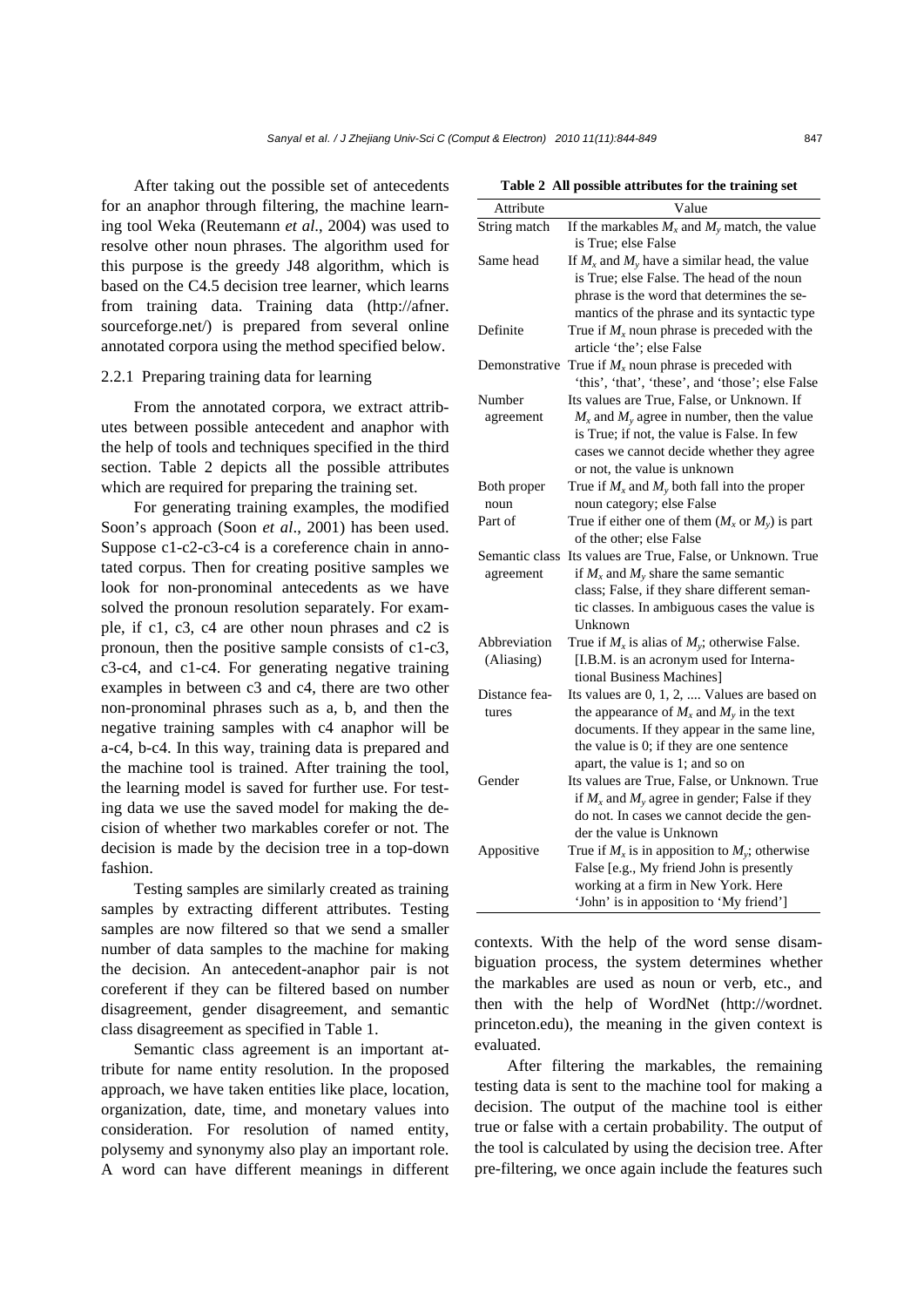as gender, number agreement, and semantic class agreement to the feature vector.

This is done just to increase the information gain of the decision tree built using the training data. Out of the possible 11 attributes, the root of the decision tree is decided by the factor of information gain. The attribute with the highest information gain is selected as a root and then the tree is parsed in a topdown fashion starting from the root, in order to calculate the decision of whether a pair of  $M_x$  and  $M_y$ corefer or not.

#### **3 Experimental setup**

# **3.1 Tools and techniques**

# 3.1.1 Parser

For the named entity resolution, we use the POS tagged text. For pronoun resolution we have to look into the grammatical structure of sentences such as subject, object, etc. The system uses a statistical parser developed by Stanford University, known as the Stanford Parser (http://nlp.stanford.edu/) to accomplish this process.

According to the requirements, the parser can generate output in various formats for the plain English text. Among the three different parsers available, the system uses the lexicalized probabilistic context free grammar (PCFG) parser for processing the text. The parser handles the new sentence based on the knowledge gained from the hand parsed sentences.

## 3.1.2 WordNet 2.1

WordNet is highly useful for determining the semantic properties of the noun phrases. We can track down the antecedent  $M_{v}$  that has the same semantic sense as the anaphor  $M<sub>x</sub>$ . All the synsets of the word are mentioned in order of their estimated frequency and therefore we consider only the sense with the highest frequency. Hypernyms give us the general class of the noun phrase to which it belongs, whereas hyponyms give us the most specific class of the noun phrase.

# 3.1.3 Weka

Waikato Environment for Knowledge Analysis (Weka) (Kameyama, 1997; Soon *et al*., 2001; Ng and Cardie, 2002) is a machine learning tool which can learn from annotated training data. Weka contains a large collection of algorithms for data mining. For our purpose we used the J48 learning algorithm.

#### 3.1.4 Named entity recognition

An efficient recognition of named entities plays a vital role in improving the accuracy of the system. Named entity recognition helps to classify noun phrases into certain predefined categories such as name of person, location, organization, identification of quantitative value, date, etc. We can classify the books, documents, etc. by identifying the same noun phrases or named entities. The Stanford named entity recognizer (Soon *et al*., 2001) is the most efficient tool for recognizing named entities, but it handles only the name of person, location, and organization. For the rest of the types, our system uses another named entity recognition tool (http://www.cs.waikato.ac.nz/).

## **3.2 Gender database**

Determining correctly the gender of the antecedent and anaphor is very important for coreference resolution. This is evaluated with the help of a gender database. However, in a few cases ambiguity arises due to several noun phrases having different genders in different contexts. The database used by the system was built using a large repository of online text (Bergsma and Lin, 2006).

The above system has the following format:

Noun phrase *tab* Masculine\_Count *space* Feminine\_Count *space* Neutral\_Count *space* Plural\_ Count.

As we can observe in the format of the database, a noun phrase is followed by the count of different gender forms. Thus, the one having the maximum count among masculine, feminine, or neutral will be the gender of the noun phrase in question. If we cannot determine the gender of the noun phrase with the help of the database, then the system treats it as unknown.

# **4 Results and analysis**

All the baseline approaches (Lappin and Leass, 1994; Soon *et al*., 2001; Ng and Cardie, 2002) have been either learning or rule based approaches. A hybrid approach has not been used till now. Soon *et al*.